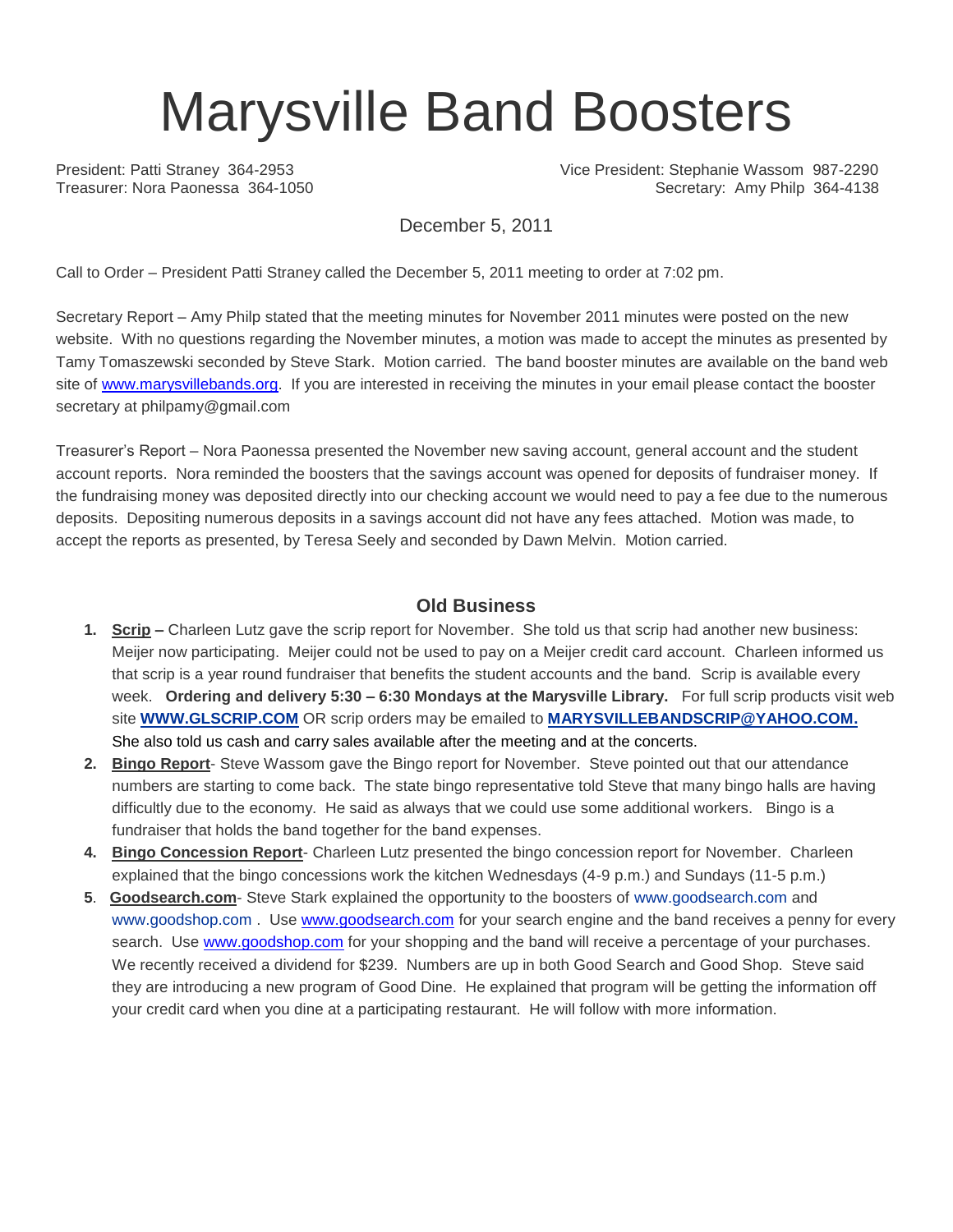- **6 Gordon Food Service Fun Funds**  Eileen Smith explained the Gordon Fun Funds program. Sign up and use the Marysville Band Booster code of 2135893 and the band will receive credit for the sale. Depending on the amount of credit the Boosters receives for the quarter, will decide the amount of profit given back to the band. Flier available with information. Purchase scrip for further benefits. Eileen stated she had not received a check recently.
- **7 Meijer Community Fundraiser-** Eileen Smith explained the Meijer Fundraiser. If you use a Meijer credit card 1% of sale goes to the band. If you purchase with cash and show your card ½% of sale goes to the band. When you fill out a Meijer credit card application, use the Regiment code **456638** when filling in the application. Basically free money for the band just because we shop at Meijer. Eileen told the boosters she had just received a check for the band for October and November.
- **8 Student Accounts** Bruce Patchel told the group that the cookie dough fundraiser was added in November to the student accounts. Bruce told us that he records and credits all fundraisers to the student accounts.
- **9 Poker Fundraiser** Tamy Tomaszewski reminded the boosters that the new Poker Fundraiser will be held in December. She said she plans on having a brief meeting for those signed up to work the Poker event after our meeting.
- **10 Cookie Dough Fundraiser** Barb Gaffney explained we had another good sale for cookie dough. Barb was thanked for organizing the cookie dough sale.
- **11 Discount Cards** Kim Kernohan reminded the boosters that we are in the middle of the discount card sale. This year's card costs \$10 but \$7 of that cost goes into your student's account. Sales are slow but steady. Kim plans on being at the December concerts. The question came up as to why the price was raised this year.

## **New Business**

- 1. **DTE Grant** Patti Staney informed the boosters that we were notified that we received a grant from DTE for the volunteerism of three of their employees to the band. The employees honoring us for the grant were Steven Down, John Goulet, and Lisa Schroeder. Steve and John have applied and received this grant for the band many years. Thank you Steve, John, and Lisa. If you know of anyone volunteering for the band that works at DTE please apply also. If any other companies have a similar program we are 501C tax deductible.
- 2. **Middle School Concert on December 7, 2011** The band will be having a can food drive for the middle school concert. The can goods will be donated to the Marysville Food Depot.
- 3. **Cookies and Hot Cocoa** was served to the high school bands Patti thanked all of the boosters that participated in the hot cocoa and cookies for the students before and after the Christmas parade. The students were very appreciative.